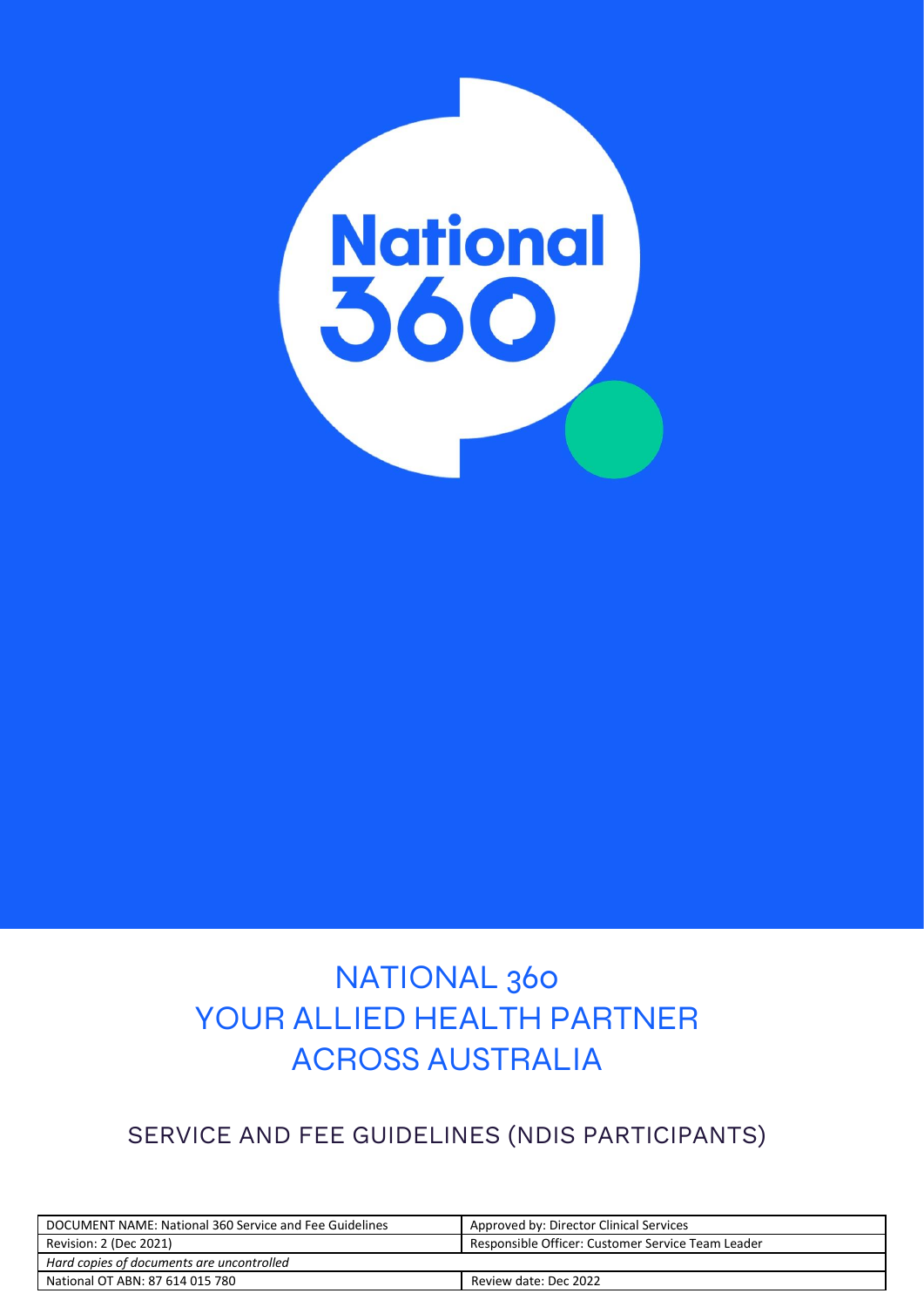#### Getting started with National 360

Thank you for your referral to National 360. Our Customer Service Team are here to assist you with any questions that you may have. Our office hours are 8.30am to 8.00pm (AEDT), weekdays. Please call 1300 340 440 or:

- VIC 03 7019 9306
- NSW 02 9159 0100
- QLD 07 3186 5203
- SA 08 7079 6882
- WA 08 6118 7809

#### The next steps:

- 1. The Customer Service Team will work with you to develop a Service Agreement specific to the services we will provide to you. The Service Agreement contains information relating to the nature of the assessment or therapy, how many therapy hours are to be provided and the total cost of these services.
- 2. Your assigned therapist will contact you to schedule your initial appointment. More specific service information can be provided to you at the initial appointment.

#### What are our fees?

National 360 will invoice you for therapy services and travel in accordance with the NDIS Price Guide 2020- 2021. We carefully monitor any changes to the NDIS Price Guide, and we will make any changes where required.

Your therapist will assist you to achieve your NDIS goals. Your therapist will work with you to progress these goals via:

- Face to face consultation with you at your home or selected location
- Telehealth services (phone or video conference)

Some of the tasks that your therapist may bill for that occur behind the scenes include (but are not limited to):

- Clinical Consultation: This includes discussions with yourself and support coordinator in order to clarify the purpose of the referral and further understand your needs so we can provide the most appropriate service to you.
- Pre-assessment planning and preparation prior to your initial assessment by your allocated therapist (max 30 min)
- Phone and email communication with you, professionals or support people involved in your NDIS program. These communications are necessary to progress your goals
- Recording of file notes which confirm actions undertaken with you, outcomes achieved and ongoing plans for service delivery (National 360 are required by law to maintain these records for you)
- Writing assessment reports for you and the NDIS.
- Arranging equipment trials, modifications and quotations (at times on site)
- Speaking with your family (where relevant) to ensure collaboration and agreement of therapy services
- Multi-Disciplinary Case Review: Your National 360 clinical team may consult in a formal capacity to ensure we are working collaboratively to meet your needs. This may also occur in the instance of change in your circumstances. (max 15 mins)
- Therapist travel to you

| DOCUMENT NAME: National 360 Service and Fee Guidelines | Approved by: Director Clinical Services           |
|--------------------------------------------------------|---------------------------------------------------|
| Revision: 2 (Dec 2021)                                 | Responsible Officer: Customer Service Team Leader |
| Hard copies of documents are uncontrolled              |                                                   |
| National OT ABN: 87 614 015 780                        | Review date: Dec 2022                             |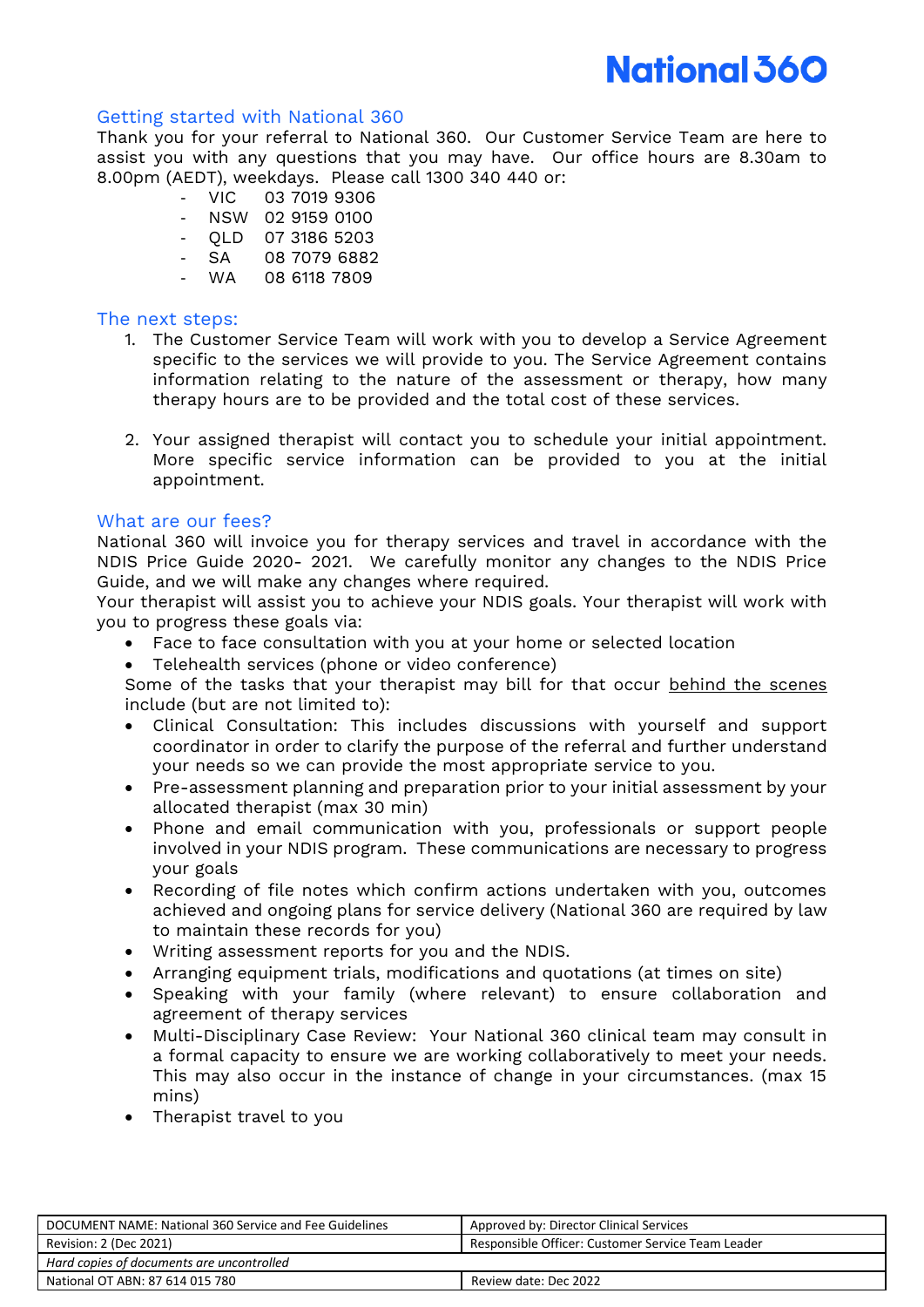#### Allied Health Assistants

In some states, we engage Allied Health Therapists to work alongside our therapists to support your care. They may do some of the following:

- Develop resources
- Source equipment
- Implement a therapy/ exercise/ speech program
- Information gathering

Your AHA will always work under the guidance and direction of your therapist. The AHA are charged at a different rate to the therapist, as per NDIS guidelines.

Your therapist will seek your consent prior to engaging an AHA in your care and these will generally be for specific tasks.

Where we are looking to engage an AHA for blocks of therapy intervention, we will ask you to confirm via a separate Service Agreement. Supervision of the AHA and formal review of the work completed for your care is billed by the therapist.

#### How will we bill you?

National 360 will invoice you for services as they occur. National 360 set payment terms at 14 days.

#### How is travel time charged?

National 360 makes every effort to reduce travel time charged to clients where possible. Travel time is billed in line with the NDIS Price Guide and is based on the MMM zone you live in.

The Modified Monash Model (MMM) is a geographical classification system. It identifies travel boundaries and sets maximum travel charges. Travel is charged according to the following:

MMM1 – MMM3: up to 30 minutes to appointments, plus up to 30 minutes return where the therapist's journey is the last or only appointment of the day.

MMM4 - MMM5 (regional): up to 60 minutes to appointments, plus up to 60 minutes return where the therapist's journey is the last or only appointment of the day.

For areas MMM6 – MMM7: National 360 may enter into specific arrangements to cover travel costs. National 360 will assist participants to minimise the travel costs where possible.

If you would like further information regarding MMM zones, or travel charges, please speak with our Customer Service team.

#### Cancellations:

You may be charged a short notice cancellation where you do not provide at least two (2) clear business days' cancellation notice for your agreed therapy service.

Your therapist may charge up to 100% of the planned service costs (for the assessment and travel time).

#### Reports:

National 360 reports will be provided to you, upon completion. If you have not received a copy of your report, you may request this from your therapist. Where amendments to the report are required, you may be charged a fee.

Please let your therapist know at the time of the initial assessment if you do NOT want a report written. Please note that some services mandatorily require that a report be written and provided to NDIS.

| DOCUMENT NAME: National 360 Service and Fee Guidelines | Approved by: Director Clinical Services           |
|--------------------------------------------------------|---------------------------------------------------|
| Revision: 2 (Dec 2021)                                 | Responsible Officer: Customer Service Team Leader |
| Hard copies of documents are uncontrolled              |                                                   |
| National OT ABN: 87 614 015 780                        | Review date: Dec 2022                             |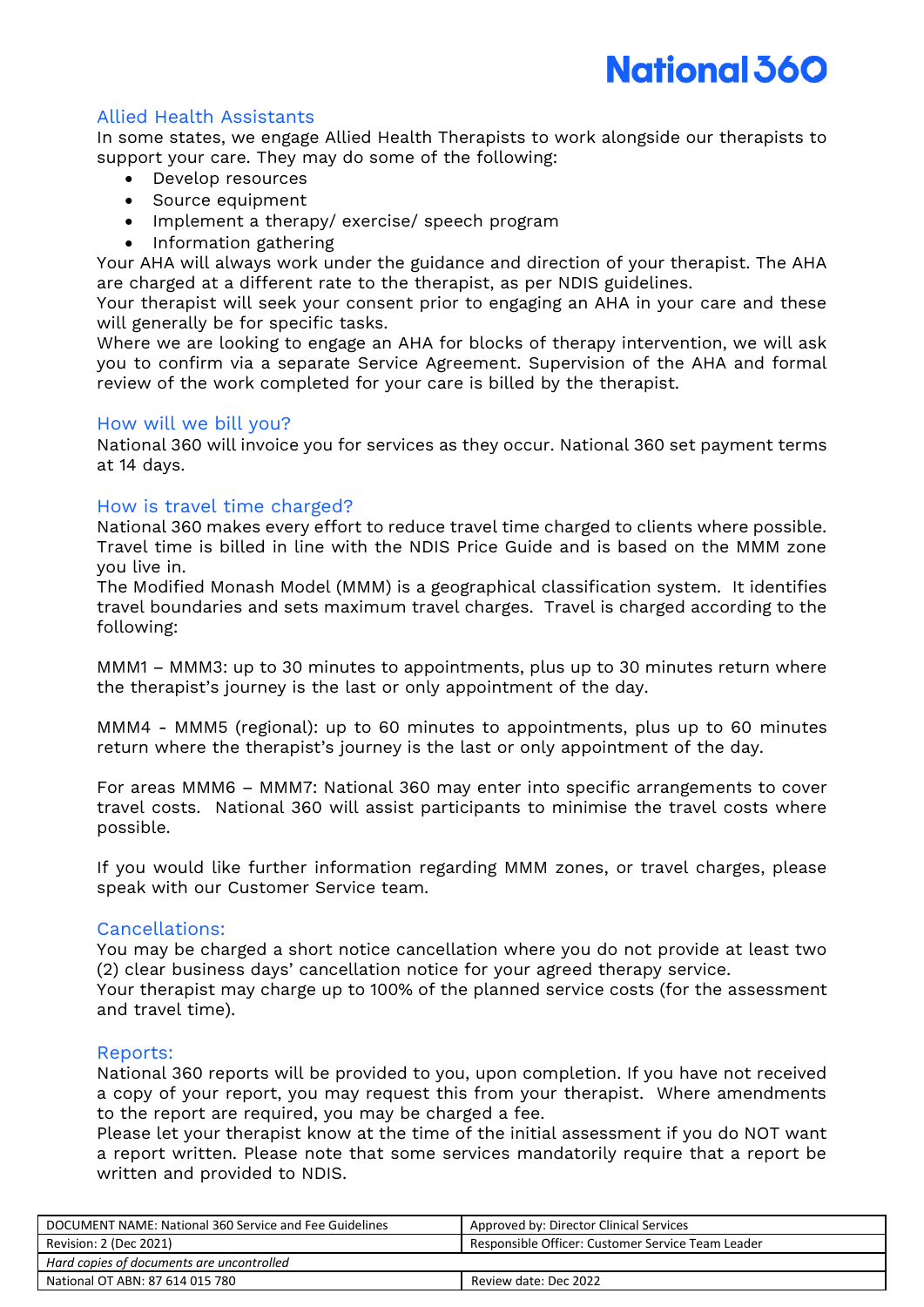### How much time is required for standard therapy services?

| <b>Occupational Therapy Services:</b>                                                                                                                                                                                                                                                                                                                                           | Estimated Time / Inclusions:                                                                                                                                                                                                                                                                                                                              |
|---------------------------------------------------------------------------------------------------------------------------------------------------------------------------------------------------------------------------------------------------------------------------------------------------------------------------------------------------------------------------------|-----------------------------------------------------------------------------------------------------------------------------------------------------------------------------------------------------------------------------------------------------------------------------------------------------------------------------------------------------------|
| <b>Functional (Initial) Assessment:</b>                                                                                                                                                                                                                                                                                                                                         | Time required - approx. 10 hours                                                                                                                                                                                                                                                                                                                          |
| A Functional Assessment will help to<br>determine your current abilities and level<br>of independence.<br>The assessment will be via interview and<br>observation. The therapist will assess<br>your ability to manage personal care,<br>domestic tasks, and community<br>access/participation.                                                                                 | Up to two home visits<br>Report writing<br>Communication with other<br>supports/treaters involved in your<br>care<br>Travel time                                                                                                                                                                                                                          |
| Following this assessment the therapist<br>will make recommendations for therapy<br>or interventions.                                                                                                                                                                                                                                                                           |                                                                                                                                                                                                                                                                                                                                                           |
| <b>Functional Assessment (focusing on</b><br>Sensory Goal Assessment & Planning):<br>Following a Functional Assessment and<br>sensory assessment, the therapist will<br>recommend therapy goals and<br>intervention strategies.                                                                                                                                                 | Time required - approx. 10 hours<br>Functional & sensory assessments<br>Goal development<br>Report<br>Travel time                                                                                                                                                                                                                                         |
| Sensory Profile 2 Assessment:                                                                                                                                                                                                                                                                                                                                                   | Time required - approx. 5 hours                                                                                                                                                                                                                                                                                                                           |
| Your therapist will assess your<br>requirement for a Sensory Profile<br>Assessment.                                                                                                                                                                                                                                                                                             | Formal assessment<br>Summary of Sensory Patterns<br>Travel time                                                                                                                                                                                                                                                                                           |
| The Sensory Profile Assessment involves<br>an evaluation of an individual's sensory<br>processing patterns.                                                                                                                                                                                                                                                                     | Please note that this assessment does<br>not include goal planning and nor a full<br>overview of the child's functional ability                                                                                                                                                                                                                           |
| Assistive Technology assessment:<br>Trials and application (complex):<br>Assistive Technology is a term commonly<br>used to describe any device or system<br>which allows an individual to perform a<br>task as independently as possible.<br>Your therapist will recommend<br>equipment which will support<br>improvement to your ability to carry out<br>everyday activities. | Time required - approx. 10 hours<br>Initial appointment<br>Equipment trial<br>Report writing<br>$\overline{\phantom{0}}$<br>Travel time<br>Examples include:<br>Manual / Powered Wheelchairs<br><b>Electric Scooters</b><br>Walking aids<br>$\bullet$<br>Electric Beds<br>$\bullet$<br><b>Recliner Chairs</b><br>$\bullet$<br>Commodes<br>Hoists<br>Rails |

| DOCUMENT NAME: National 360 Service and Fee Guidelines | Approved by: Director Clinical Services           |
|--------------------------------------------------------|---------------------------------------------------|
| Revision: 2 (Dec 2021)                                 | Responsible Officer: Customer Service Team Leader |
| Hard copies of documents are uncontrolled              |                                                   |
| National OT ABN: 87 614 015 780                        | Review date: Dec 2022                             |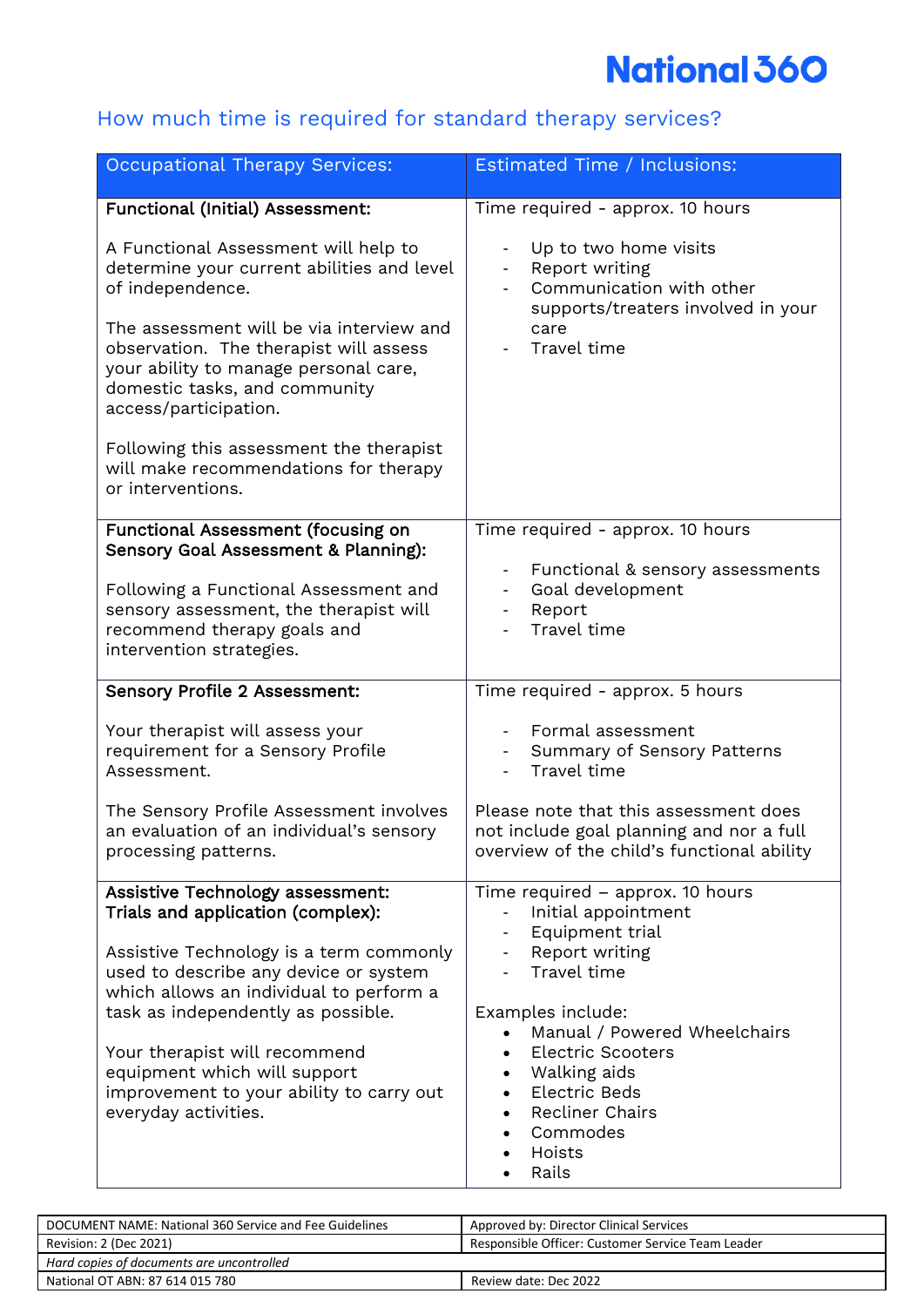| <b>Assistive Technology assessment:</b><br>Trials and application (complex)<br>continued:                                                                                                                                                                                                                                                                                         | <b>Cooling Vests</b><br>$\bullet$<br><b>Eating Aids</b><br>Pressure care equipment<br>Communication devices                                                                                                                                                                                                                    |
|-----------------------------------------------------------------------------------------------------------------------------------------------------------------------------------------------------------------------------------------------------------------------------------------------------------------------------------------------------------------------------------|--------------------------------------------------------------------------------------------------------------------------------------------------------------------------------------------------------------------------------------------------------------------------------------------------------------------------------|
| <b>Home Modifications assessment:</b>                                                                                                                                                                                                                                                                                                                                             | Time required - approx. 20 hours                                                                                                                                                                                                                                                                                               |
| A Home Modification Assessment will<br>review your ability to access and move<br>within your home environment. This<br>assessment will consider your safety and<br>independence.<br>The OT may make recommendations for<br>minor, complex, or temporary solutions.<br>Our OT's work with funding bodies,<br>builders, and project managers for home<br>modification requirements. | Initial assessment<br>Liaison with builders, visits with<br>builders<br>Completion of report<br>Travel time to meet with builders<br>Examples include:<br>Ramps<br>Rails<br><b>Bathroom</b> modifications<br>Kitchen Modifications<br>Ceiling hoists<br>$\bullet$<br>Platform Lifts<br>$\bullet$<br>Stepless showers           |
| Housing Assessment - SDA:<br>(Specialist Disability Accommodation)<br>Specialist Disability Accommodation<br>(SDA) refers to accommodation for<br>participants who require specialist<br>housing solutions to assist with the<br>delivery of their supports and which<br>cater for their extreme functional<br>impairment or very high support needs.                             | Time required -approx. 20 hours<br>This is a detailed service:<br>Comprehensive functional<br>assessment (usually up to 3 visits)<br>Interview with you and your care<br>support team<br>Review of your circumstances<br>$\blacksquare$<br>against the NDIS SDA Eligibility<br>Criteria<br>Comprehensive report<br>Travel time |
| Housing Assessment - SIL:<br>(Supported Independent Living)<br>Supported Independent Living (SIL) refers<br>to any funded service supports which<br>when provided to participants, enable a<br>greater level of independent living.<br>A SIL can include:<br>High-level of support (more than 6<br>hours per day)<br>Highly trained staff<br>Supports shared between 2-5 people   | Time required - approx. 20 hours<br>This is a detailed service:<br>A comprehensive assessment<br>Interview with your current care<br>supports<br>Comprehensive report inclusive of<br>recommendations towards your<br>eligibility<br>Please note:<br>SIL can be provided in both SDA and non-<br>SDA residences.               |

| DOCUMENT NAME: National 360 Service and Fee Guidelines | Approved by: Director Clinical Services           |
|--------------------------------------------------------|---------------------------------------------------|
| Revision: 2 (Dec 2021)                                 | Responsible Officer: Customer Service Team Leader |
| Hard copies of documents are uncontrolled              |                                                   |
| National OT ABN: 87 614 015 780                        | Review date: Dec 2022                             |
|                                                        |                                                   |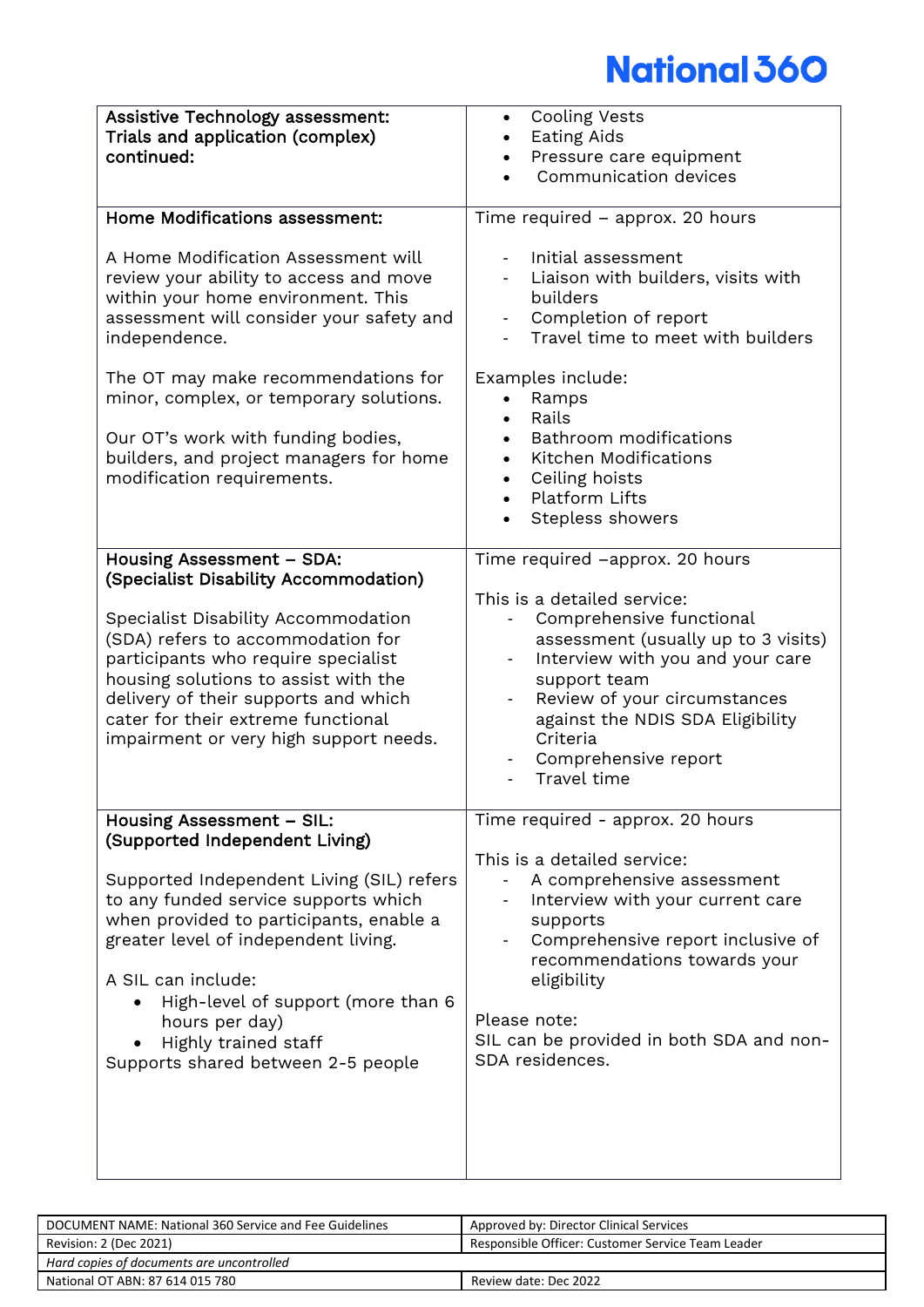| <b>Housing Assessment - ILO:</b><br>(Individual Living Options)<br>Individual Living Options (ILO) are<br>tailored living arrangements that focus<br>on the participant and individual housing<br>support needs. They are often an<br>alternative to a group home environment<br>and may include care arrangements with<br>non-professional carers.                                                                                                                                                                                                     | Time required - approx. 20 hours<br>This is a detailed service:<br>Interview with you and your<br>support team<br>A functional assessment<br>$\sim$<br>A review of your environmental<br>needs<br>A comprehensive report                          |
|---------------------------------------------------------------------------------------------------------------------------------------------------------------------------------------------------------------------------------------------------------------------------------------------------------------------------------------------------------------------------------------------------------------------------------------------------------------------------------------------------------------------------------------------------------|---------------------------------------------------------------------------------------------------------------------------------------------------------------------------------------------------------------------------------------------------|
| Pre-Planning or Progress Assessment:                                                                                                                                                                                                                                                                                                                                                                                                                                                                                                                    | Time required - approx. 5-6 hours                                                                                                                                                                                                                 |
| This service provides detail regarding<br>both:<br>The client's disability and the<br>$\bullet$<br>impact it has on independence<br>and goal attainment<br>The future need for NDIS funded<br>services<br>Participants find this service useful<br>where:<br>They are transferring to the NDIS<br>$\bullet$<br>for the first time and require<br>support and evidence to provide<br>within their planning session<br>They are on an existing NDIS plan<br>$\bullet$<br>and their individual needs or goals<br>change<br>An NDIS plan review is pending. | Interview and observational<br>assessment<br>Review of your past needs<br>Recommendations around future<br>needs<br>Report<br>Travel time                                                                                                         |
| Passenger Vehicle Modifications:                                                                                                                                                                                                                                                                                                                                                                                                                                                                                                                        | Time required - approx. 10-12 hours                                                                                                                                                                                                               |
| Our OT's can assist you with passenger<br>vehicle modifications to make<br>transportation of the passenger smooth<br>and safe.                                                                                                                                                                                                                                                                                                                                                                                                                          | This includes:<br>Recommendations for suitable<br>equipment or modification<br>Trial of equipment<br>—<br>Quotation for modification<br>SWEP/NDIS paperwork<br>Installation of modifications<br>Request for additional funding where<br>required. |

| DOCUMENT NAME: National 360 Service and Fee Guidelines | Approved by: Director Clinical Services           |
|--------------------------------------------------------|---------------------------------------------------|
| Revision: 2 (Dec 2021)                                 | Responsible Officer: Customer Service Team Leader |
| Hard copies of documents are uncontrolled              |                                                   |
| National OT ABN: 87 614 015 780                        | Review date: Dec 2022                             |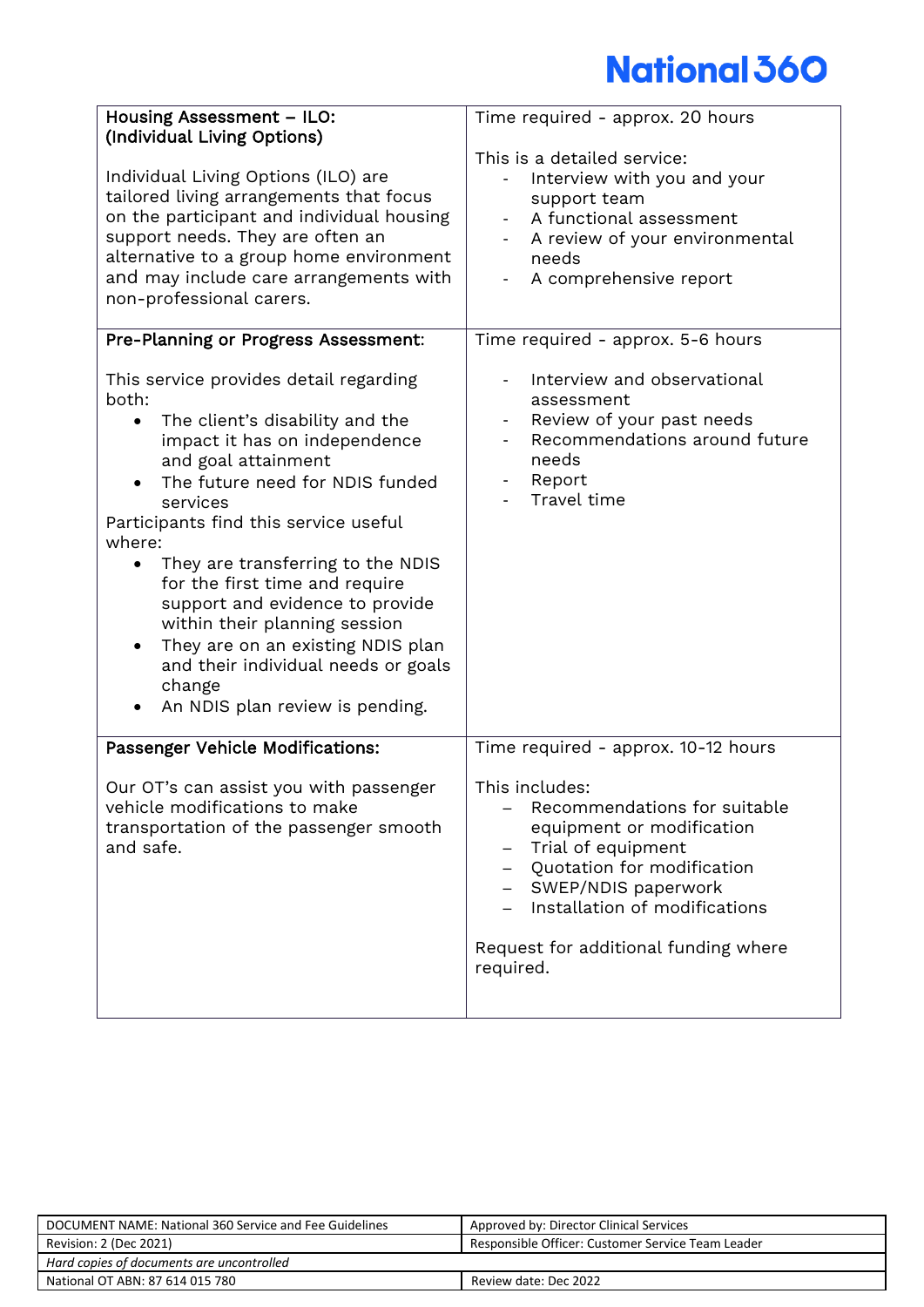| Physiotherapy services are generally provided over the course of a participant's<br>Time required - approx. 10 hours                                                                                                                                                                                                                                                                                                                                                                                               |
|--------------------------------------------------------------------------------------------------------------------------------------------------------------------------------------------------------------------------------------------------------------------------------------------------------------------------------------------------------------------------------------------------------------------------------------------------------------------------------------------------------------------|
|                                                                                                                                                                                                                                                                                                                                                                                                                                                                                                                    |
| Comprehensive initial<br>assessment<br>$2 - 3$ home visits (or within care<br>or education setting)<br>Informal observation of the<br>participant<br>Physical assessment<br>Functional assessment<br>Liaising with others involved in<br>your care plan, (including the<br>multi-disciplinary team)<br>Provision of resources and<br>implementation of initial<br>physiotherapy plan, where<br>appropriate<br>Recommendation of level of<br>ongoing intervention, where<br>appropriate<br>Report writing<br>Travel |
| Time required - approx. $10 - 15$ hours<br>Initial appointment<br>Equipment trials<br>AT Report writing<br>Travel time<br>Training to use equipment, when<br>required<br>Review equipment<br>Examples include:<br>Walking and mobility aids<br>Transfer aids and equipment<br>Stand assist chairs<br>Falls related equipment<br>Paediatric equipment<br>Manual / Powered                                                                                                                                           |
|                                                                                                                                                                                                                                                                                                                                                                                                                                                                                                                    |

| DOCUMENT NAME: National 360 Service and Fee Guidelines | Approved by: Director Clinical Services           |
|--------------------------------------------------------|---------------------------------------------------|
| Revision: 2 (Dec 2021)                                 | Responsible Officer: Customer Service Team Leader |
| Hard copies of documents are uncontrolled              |                                                   |
| National OT ABN: 87 614 015 780                        | Review date: Dec 2022                             |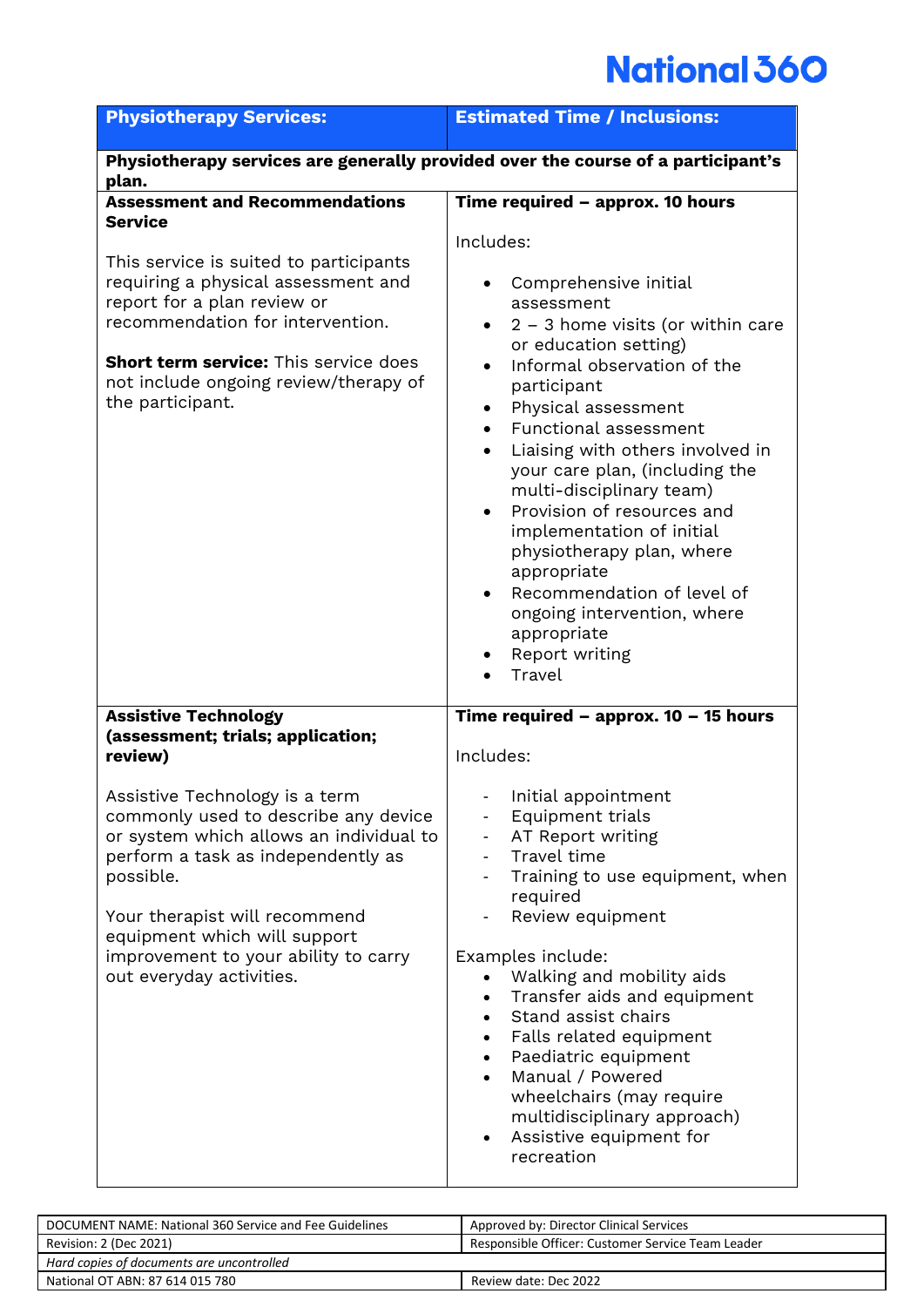| <b>Manual Handling Review</b>                                                                                                                                                                                                                                                                                                                                                                                                                                                                                  | Time required - approx. 10 hours                                                                                                                                                                                                                                                                                                                                                                                                                                                                                                                     |
|----------------------------------------------------------------------------------------------------------------------------------------------------------------------------------------------------------------------------------------------------------------------------------------------------------------------------------------------------------------------------------------------------------------------------------------------------------------------------------------------------------------|------------------------------------------------------------------------------------------------------------------------------------------------------------------------------------------------------------------------------------------------------------------------------------------------------------------------------------------------------------------------------------------------------------------------------------------------------------------------------------------------------------------------------------------------------|
| This includes assessment of manual<br>handling techniques and<br>recommendations.<br>Short term service: This service does<br>not include ongoing review/therapy                                                                                                                                                                                                                                                                                                                                               | Includes:<br>Comprehensive assessment -<br>manual handling task/s<br>Training session for<br>informal/formal supports<br>Reporting - Analysis and<br>$\bullet$<br>recommendations<br>Travel                                                                                                                                                                                                                                                                                                                                                          |
| <b>Essential Physiotherapy</b>                                                                                                                                                                                                                                                                                                                                                                                                                                                                                 | We recommend an initial commitment                                                                                                                                                                                                                                                                                                                                                                                                                                                                                                                   |
| <b>Suitable for:</b><br>Participants with low complexity<br>needs<br>Participants who require a<br>program that can be completed<br>independently or with limited<br>supervision and/or have support<br>networks in place to perform<br>prescribed program regularly,<br>plus monthly/intermittent<br>therapist reviews<br>Participants who would benefit<br>from an intense burst of<br>intervention and can continue<br>with recommendations<br>independently or with<br>assistance from support<br>networks | of at least 20 - 30 hours<br>Includes:<br>Comprehensive initial<br>assessment<br>30 - 60 minute physio sessions,<br>depending on your needs<br>Individualised physio<br>$\bullet$<br>program/plan<br>Travel<br>$\bullet$<br>Case noting to monitor your<br>progress<br>Communication with relevant<br>parties in your care plan -<br>Support Co-ordinator/LAC; other<br>allied health professionals;<br>carers, family etc<br>Report writing<br>May also include:<br>• Assistive Technology (AT) trials<br>and prescription<br>Aquatic physiotherapy |
| <b>Extensive Physiotherapy</b>                                                                                                                                                                                                                                                                                                                                                                                                                                                                                 | We recommend at least 40 hours                                                                                                                                                                                                                                                                                                                                                                                                                                                                                                                       |
| <b>Suitable for:</b><br>Participants with multiple needs<br>requiring complex intervention<br>Participants requiring regular<br>therapeutic contact and<br>intervention to build capacity or<br>maintain capacity and prevent<br>deterioration<br>Participants who are unable to<br>complete recommendations<br>independently or with<br>assistance from support<br>network and therefore require<br>regular professional input                                                                                | Includes:<br>Comprehensive initial<br>assessment<br>30 - 60-minute physio sessions,<br>depending on your needs<br>Individualised physio<br>program/plan<br>Travel<br>Case noting to monitor your<br>progress<br>Communication with relevant<br>parties - Support Co-<br>ordinator/LAC; other allied                                                                                                                                                                                                                                                  |

| DOCUMENT NAME: National 360 Service and Fee Guidelines | Approved by: Director Clinical Services           |  |
|--------------------------------------------------------|---------------------------------------------------|--|
| Revision: 2 (Dec 2021)                                 | Responsible Officer: Customer Service Team Leader |  |
| Hard copies of documents are uncontrolled              |                                                   |  |
| National OT ABN: 87 614 015 780                        | Review date: Dec 2022                             |  |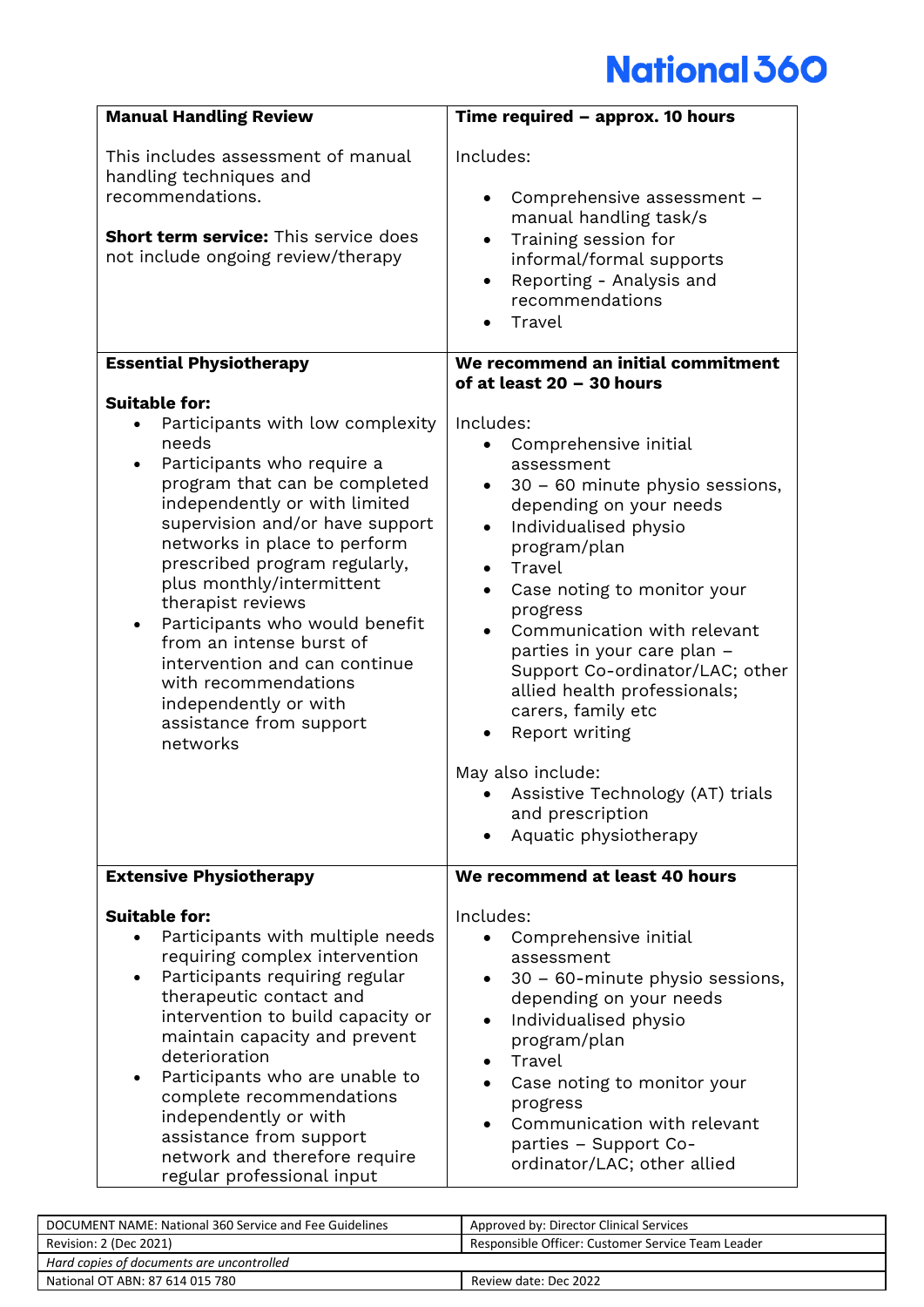| Participants who require regular<br>treatment bursts e.g. during<br>school terms, or who require<br>'treatment breaks' from long-<br>term intervention                                                                                                                                                                                                | health professionals; carers,<br>family etc<br>Report writing<br>May also include:<br>• Aquatic physiotherapy<br>Multiple equipment trials or<br>complex assistive technology<br>(AT) prescription<br>• Combination of supports<br>including AT prescription                                                                                                                                              |
|-------------------------------------------------------------------------------------------------------------------------------------------------------------------------------------------------------------------------------------------------------------------------------------------------------------------------------------------------------|-----------------------------------------------------------------------------------------------------------------------------------------------------------------------------------------------------------------------------------------------------------------------------------------------------------------------------------------------------------------------------------------------------------|
| <b>Speech Pathology Services:</b>                                                                                                                                                                                                                                                                                                                     | <b>Estimated Time / Inclusions:</b>                                                                                                                                                                                                                                                                                                                                                                       |
| <b>Functional Assessment (Initial</b><br>Assessment):                                                                                                                                                                                                                                                                                                 | Time required: approximately 10 hours                                                                                                                                                                                                                                                                                                                                                                     |
| National 360 speech pathology offers a<br>range of services for children and adults<br>presenting with communication<br>impairments including:<br>Initial assessment may cover the<br>following<br>Developmental or global delay<br>Language delay or disorder<br>Speech sound disorders<br>Fluency (stuttering)<br>Literacy<br>Feeding<br>Swallowing | Speech Pathology services are available in<br>certain locations. Please contact our<br>customer service team to confirm.<br>Including:<br>Up to 2 home visits (or within care<br>or education setting)<br>Standardised assessment to<br>determine your ability<br>Liaising with others involved in<br>$\bullet$<br>your care plan, (including the<br>multi-disciplinary team)<br>Report writing<br>Travel |
| Speech Pathology Therapy Session:                                                                                                                                                                                                                                                                                                                     | Your Therapist will discuss with you a<br>suitable session program following a<br>functional assessment with you.<br>Each session will require the following:<br>45 - 60 minutes with you (per<br>session)<br>Travel<br>Case noting to monitor your<br>progress<br>Resource development                                                                                                                   |

| DOCUMENT NAME: National 360 Service and Fee Guidelines | Approved by: Director Clinical Services           |
|--------------------------------------------------------|---------------------------------------------------|
| Revision: 2 (Dec 2021)                                 | Responsible Officer: Customer Service Team Leader |
| Hard copies of documents are uncontrolled              |                                                   |
| National OT ABN: 87 614 015 780                        | Review date: Dec 2022                             |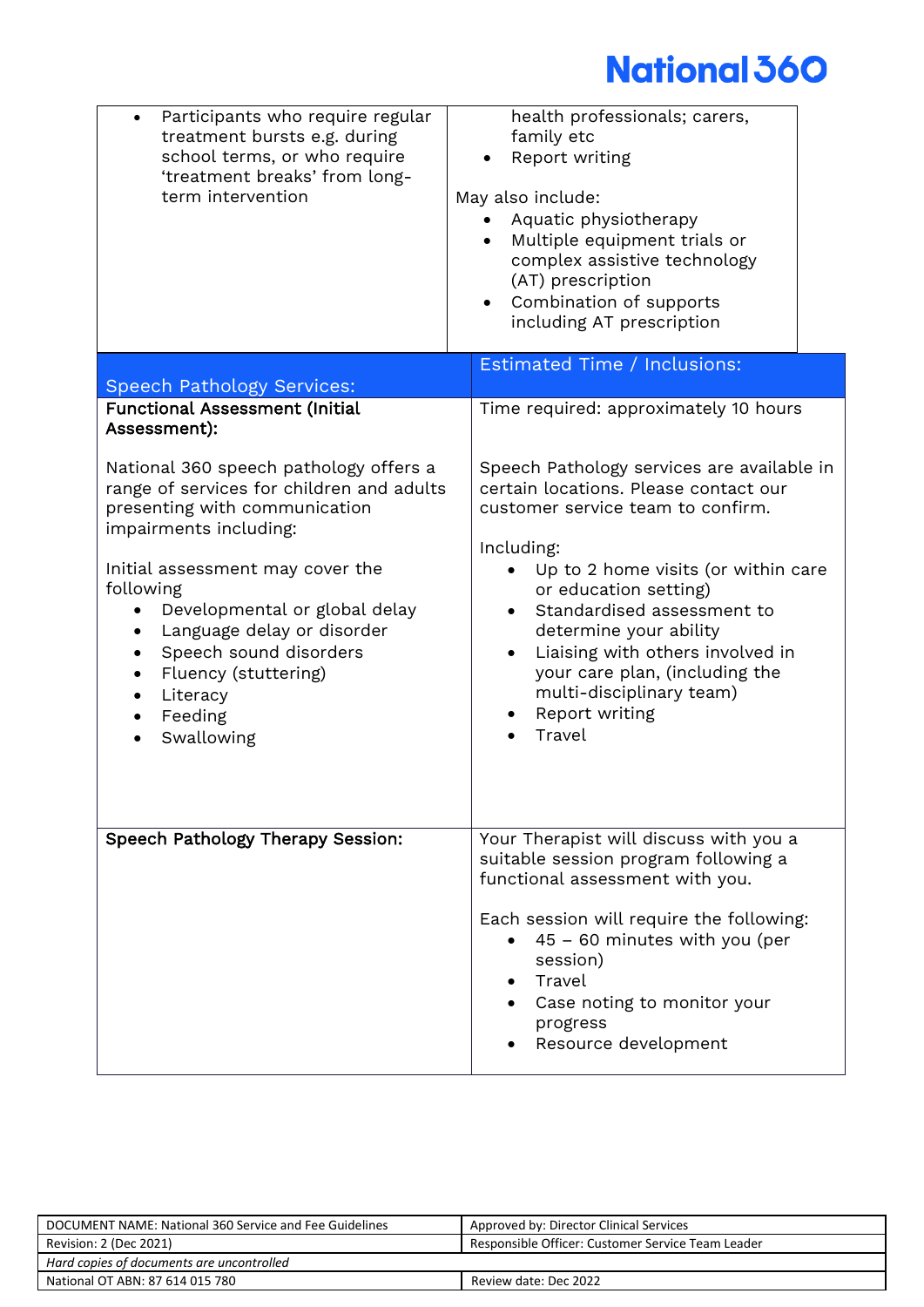| Paediatric Services:                                                                                                                                     | Estimated Time / Inclusions:                                                                                                                                   |
|----------------------------------------------------------------------------------------------------------------------------------------------------------|----------------------------------------------------------------------------------------------------------------------------------------------------------------|
| We offer specialised assessment and<br>treatment programs for children aged 0 -<br>17 years, covering most disabilities.                                 | We recommend an initial commitment of<br>20 hours                                                                                                              |
| This service can be offered in the home,<br>community, or educational environment.                                                                       | This is so the therapist has time to<br>establish a relationship, discuss goals,<br>develop and implement a plan and<br>strategies and provide recommendations |
| Our OT's will come to you and will liaise<br>with the education environment to<br>ensure that common goals are achieved<br>in all relevant environments. | to assist in achieving those goals. Travel<br>to and from each appointment is<br>deducted from this allocation.                                                |
|                                                                                                                                                          | Therapy sessions typically run for 45                                                                                                                          |
| Physiotherapy paediatric services are<br>available in certain locations. Please                                                                          | mins.                                                                                                                                                          |
| contact our customer service team to<br>confirm.                                                                                                         | Your therapist will discuss these costs<br>with you at the time of initial assessment<br>in order to determine what is most                                    |
| Speech Pathology services are available<br>in certain locations. Please contact our                                                                      | suitable to you.                                                                                                                                               |
| customer service team to confirm.                                                                                                                        | You may or may not require the therapist<br>to write a report for you. Please discuss<br>this with your assigned therapist.                                    |
|                                                                                                                                                          |                                                                                                                                                                |

| DOCUMENT NAME: National 360 Service and Fee Guidelines | Approved by: Director Clinical Services           |  |
|--------------------------------------------------------|---------------------------------------------------|--|
| Revision: 2 (Dec 2021)                                 | Responsible Officer: Customer Service Team Leader |  |
| Hard copies of documents are uncontrolled              |                                                   |  |
| National OT ABN: 87 614 015 780                        | Review date: Dec 2022                             |  |